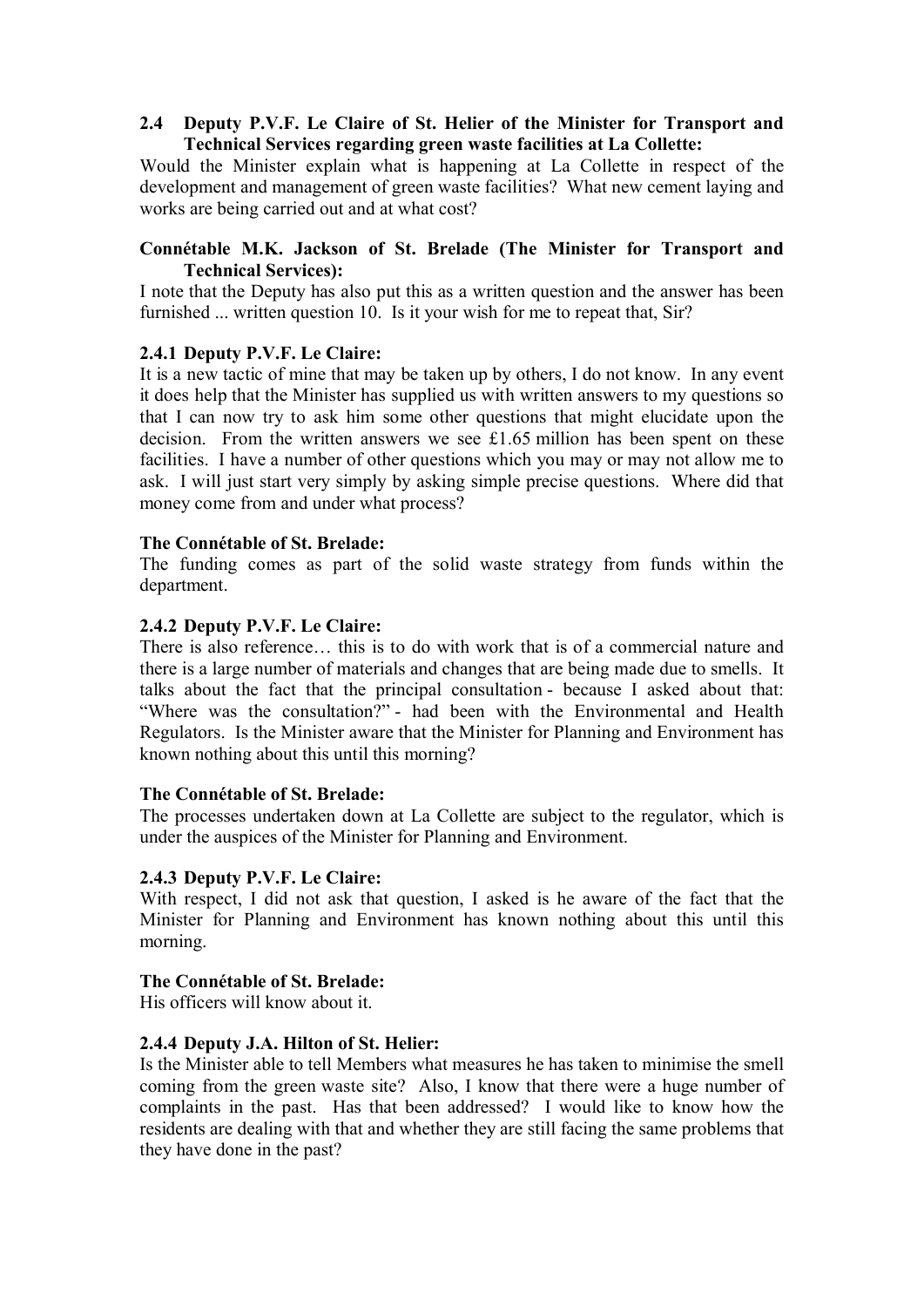# **The Connétable of St. Brelade:**

The processes have been addressed as outlined in the answers to the question put by Deputy Le Claire. I have to say that in the past couple of years the complaints have been virtually negligible and the revised processes have achieved the goal of reducing the odours experienced by residents in the past. So I am quite satisfied that the moves we are taking at the moment are in line with what local residents rightly expect.

# **2.4.5 Deputy T.M. Pitman:**

Could I just ask the Minister, is he aware that some of the residents have stopped complaining because they have almost given up, the situation is that bad, or moved? There are still big problems with mosquitoes and flies and things; people keeping their windows shut. Is he aware of that?

# **The Connétable of St. Brelade:**

I cannot be aware of complaints if they do not exist. But in practice the department monitor the odours very stringently around the area and the processes have achieved a significant reduction in the odours experienced by the local residents through the recording measures taking place. So I am perfectly satisfied that the processes presently undertaken are certainly far more acceptable to the local residents than they were in the past.

# **2.4.6 Deputy P.V.F. Le Claire:**

If I could tell the Minister as of yesterday I was receiving complaints as to the odour in that area. Historically over the last few months, coming in from sea, at a mile or 2 when they just turn the green waste, you can smell the odour when the wind is in a certain direction. So if it is a south-westerly, I feel sorry for the poor people living at Havre des Pas. That said, funding was put aside to cover that area. What has happened to the funding? Is it likely to be covered with a building to cover the green waste? Is it likely to happen?

## **The Connétable of St. Brelade:**

The funding that was allocated to a covered vessel, if you like, has been in abeyance within the department for some time and probably will go back to the Treasury, because it is felt that the covered building will not achieve what was intended and will not be an improvement on the present processes. Yes, I can understand the Deputy's comment about smelling when the compost has been turned from seaward and I have experienced that myself. But it is far better that the odours are taken out to sea and the turning is done when the wind is in the north than, as he suggested, when it is in the south-west.

[10:15]

I would suggest that we do not presently turn when the wind is blowing toward the town if we can possibly avoid it. But the present processes, as laid out in the answer to Deputy Le Claire's question, have mitigated those odours to a very large extent.

## **2.4.7 Deputy R.C. Duhamel of St. Saviour:**

Could the Minister inform the House whether or not his department has been conducting trials in the recent past to add - as is suggested as one of the reasons for going with this new process - nitrogen-rich materials probably from sewerage